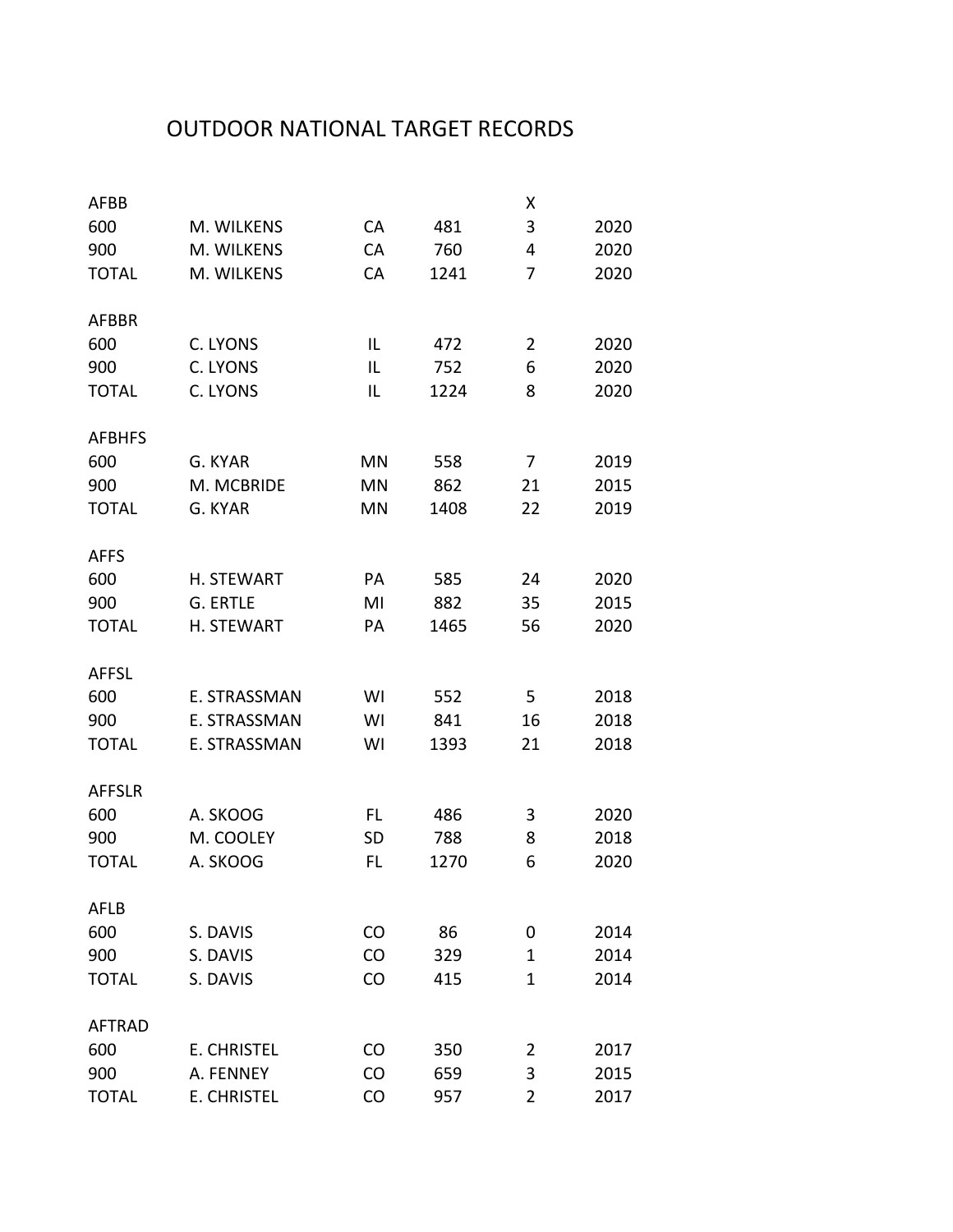| AMBB          |                      |           |      |              |      |
|---------------|----------------------|-----------|------|--------------|------|
| 600           | <b>B. ROGERS</b>     | <b>CO</b> | 496  | $\mathbf{1}$ | 2017 |
| 900           | <b>B. ROGERS</b>     | <b>CO</b> | 791  | 12           | 2017 |
| <b>TOTAL</b>  | <b>B. ROGERS</b>     | CO        | 1287 | 13           | 2017 |
|               |                      |           |      |              |      |
| <b>AMBBR</b>  |                      |           |      |              |      |
| 600           | J. DEMMER III        | PA        | 529  | 7            | 2020 |
| 900           | J. DEMMER III        | PA        | 815  | 7            | 2020 |
| <b>TOTAL</b>  | J. DEMMER III        | PА        | 1344 | 14           | 2020 |
|               |                      |           |      |              |      |
| AMBH          |                      |           |      |              |      |
| 600           | K. O'CONNELL         | <b>SD</b> | 441  | 5            | 2016 |
| 900           | K. O'CONNELL         | <b>SD</b> | 771  | 5            | 2016 |
| <b>TOTAL</b>  | K. O'CONNELL         | <b>SD</b> | 1212 | 10           | 2016 |
|               |                      |           |      |              |      |
| <b>AMBHFS</b> |                      |           |      |              |      |
| 600           | <b>JOHN WHEELER</b>  | WV        | 580  | 19           | 2020 |
| 900           | <b>JASON WHEELER</b> | <b>CO</b> | 884  | 36           | 2020 |
| <b>TOTAL</b>  | <b>JASON WHEELER</b> | CO        | 1460 | 53           | 2020 |
|               |                      |           |      |              |      |
| AMBHFSL       |                      |           |      |              |      |
| 600           | D. STALDER           | <b>NE</b> | 521  | 4            | 2017 |
| 900           | <b>D. STALDER</b>    | <b>NE</b> | 803  | 7            | 2017 |
| <b>TOTAL</b>  | <b>D. STALDER</b>    | <b>NE</b> | 1324 | 11           | 2017 |
| <b>AMFS</b>   |                      |           |      |              |      |
| 600           | <b>D. BUTTON</b>     | WI        | 592  | 32           | 2020 |
| 900           | D. BUTTON            | WI        | 896  | 44           | 2019 |
| <b>TOTAL</b>  | <b>D. BUTTON</b>     | WI        | 1482 | 66           | 2019 |
|               |                      |           |      |              |      |
| <b>AMFSL</b>  |                      |           |      |              |      |
| 600           | <b>B. CLARSON</b>    | WI        | 549  | 7            | 2018 |
| 900           | <b>B. CLARSON</b>    | WI        | 861  | 24           | 2018 |
| <b>TOTAL</b>  | <b>B. CLARSON</b>    | WI        | 1410 | 31           | 2018 |
|               |                      |           |      |              |      |
| <b>AMFSLR</b> |                      |           |      |              |      |
| 600           | <b>J. SCARBORO</b>   | GA        | 570  | 13           | 2020 |
| 900           | V. WUNDERLE          | IL        | 871  | 33           | 2015 |
| <b>TOTAL</b>  | V. WUNDERLE          | IL        | 1432 | 43           | 2015 |

AMLB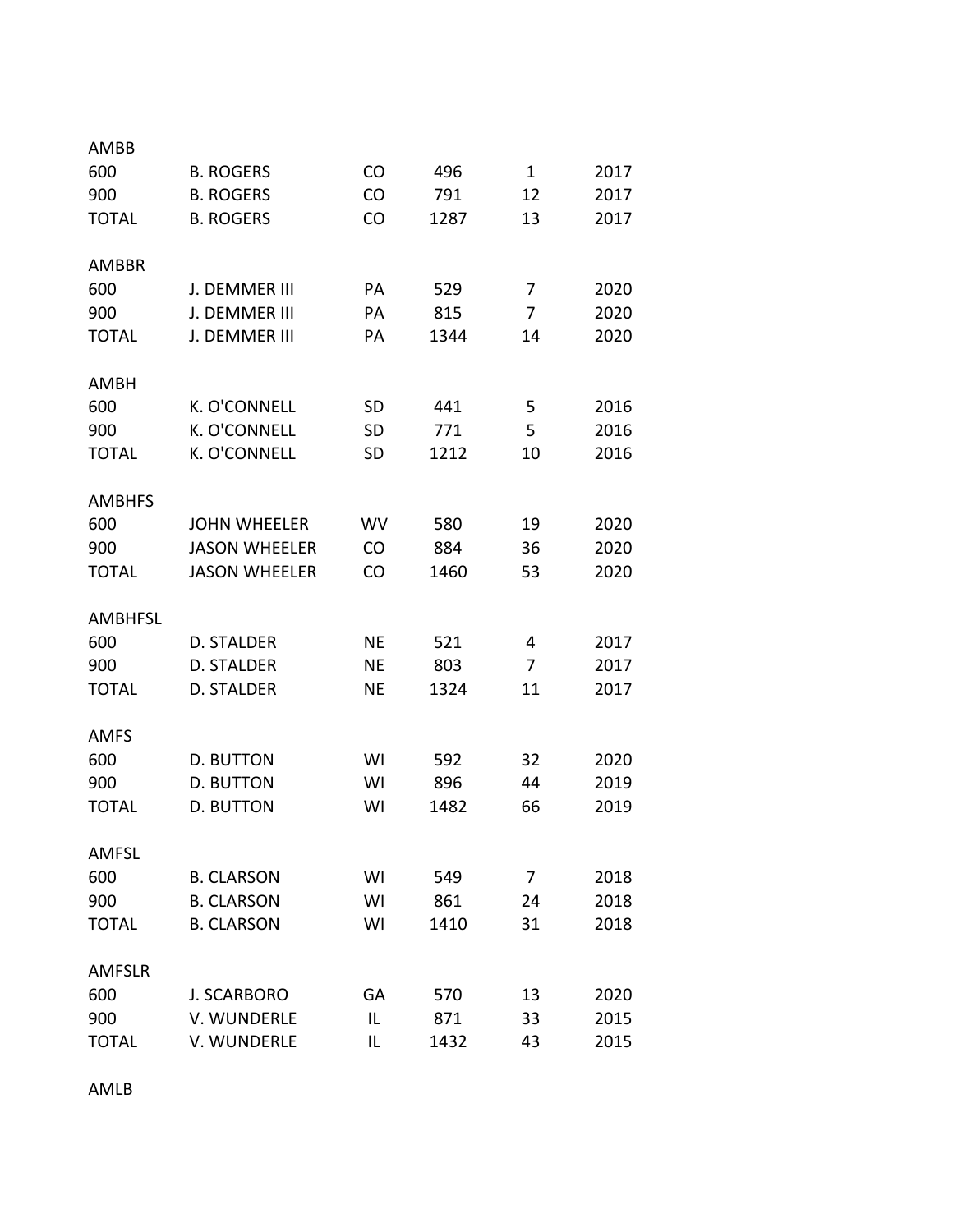| 600           | <b>B. SAVAGE</b>  | NJ        | 361  | 2  | 2020 |
|---------------|-------------------|-----------|------|----|------|
| 900           | <b>B. SAVAGE</b>  | <b>NJ</b> | 629  | 3  | 2020 |
| <b>TOTAL</b>  | <b>B. SAVAGE</b>  | <b>NJ</b> | 990  | 5  | 2020 |
| <b>AMTRAD</b> |                   |           |      |    |      |
| 600           | <b>B. ROGERS</b>  | CO        | 484  | 3  | 2015 |
| 900           | J. DEMMER III     | PA        | 803  | 10 | 2015 |
| <b>TOTAL</b>  | <b>B. ROGERS</b>  | CO        | 1273 | 10 | 2015 |
|               |                   |           |      |    |      |
| <b>CFBB</b>   |                   |           |      |    |      |
| 600           | <b>B. LURZ</b>    | <b>NE</b> | 489  | 6  | 2020 |
| 900           | <b>B. LURZ</b>    | <b>NE</b> | 761  | 9  | 2020 |
| <b>TOTAL</b>  | <b>B. LURZ</b>    | <b>NE</b> | 1250 | 15 | 2020 |
| <b>CFBHFS</b> |                   |           |      |    |      |
| 600           | C. NELSEN         | WI        | 595  | 30 | 2020 |
| 900           | C. NELSEN         | WI        | 890  | 56 | 2020 |
| <b>TOTAL</b>  | C. NELSEN         | WI        | 1485 | 86 | 2020 |
| <b>CFFS</b>   |                   |           |      |    |      |
| 600           | C. GHIDORZI       | WI        | 597  | 41 | 2019 |
| 900           | C. KATZ           | WI        | 896  | 57 | 2019 |
| <b>TOTAL</b>  | C. GHIDORZI       | WI        | 1491 | 94 | 2019 |
|               |                   |           |      |    |      |
| <b>CFFSL</b>  |                   |           |      |    |      |
| 600           | P. WITT           | IA        | 482  | 6  | 2017 |
| 900           | P. WITT           | IA        | 766  | 12 | 2017 |
| <b>TOTAL</b>  | P. WITT           | IA        | 1248 | 18 | 2017 |
| <b>CFFSLR</b> |                   |           |      |    |      |
| 600           | W. WILLIAMS       | VT        | 561  | 11 | 2019 |
| 900           | W. WILLIAMS       | VT        | 852  | 28 | 2019 |
| <b>TOTAL</b>  | W. WILLIAMS       | VT        | 1413 | 39 | 2019 |
| <b>CMBB</b>   |                   |           |      |    |      |
| 600           | <b>B. BROOKS</b>  | TX        | 539  | 3  | 2015 |
| 900           | <b>B. BROOKS</b>  | TX        | 865  | 28 | 2016 |
| <b>TOTAL</b>  | <b>B. BROOKS</b>  | TX        | 1372 | 23 | 2015 |
| <b>CMBHFS</b> |                   |           |      |    |      |
| 600           | <b>B. SCHRAGE</b> | <b>SD</b> | 579  | 19 | 2020 |
| 900           | E. GUTZ           | <b>MO</b> | 884  | 49 | 2016 |
|               |                   |           |      |    |      |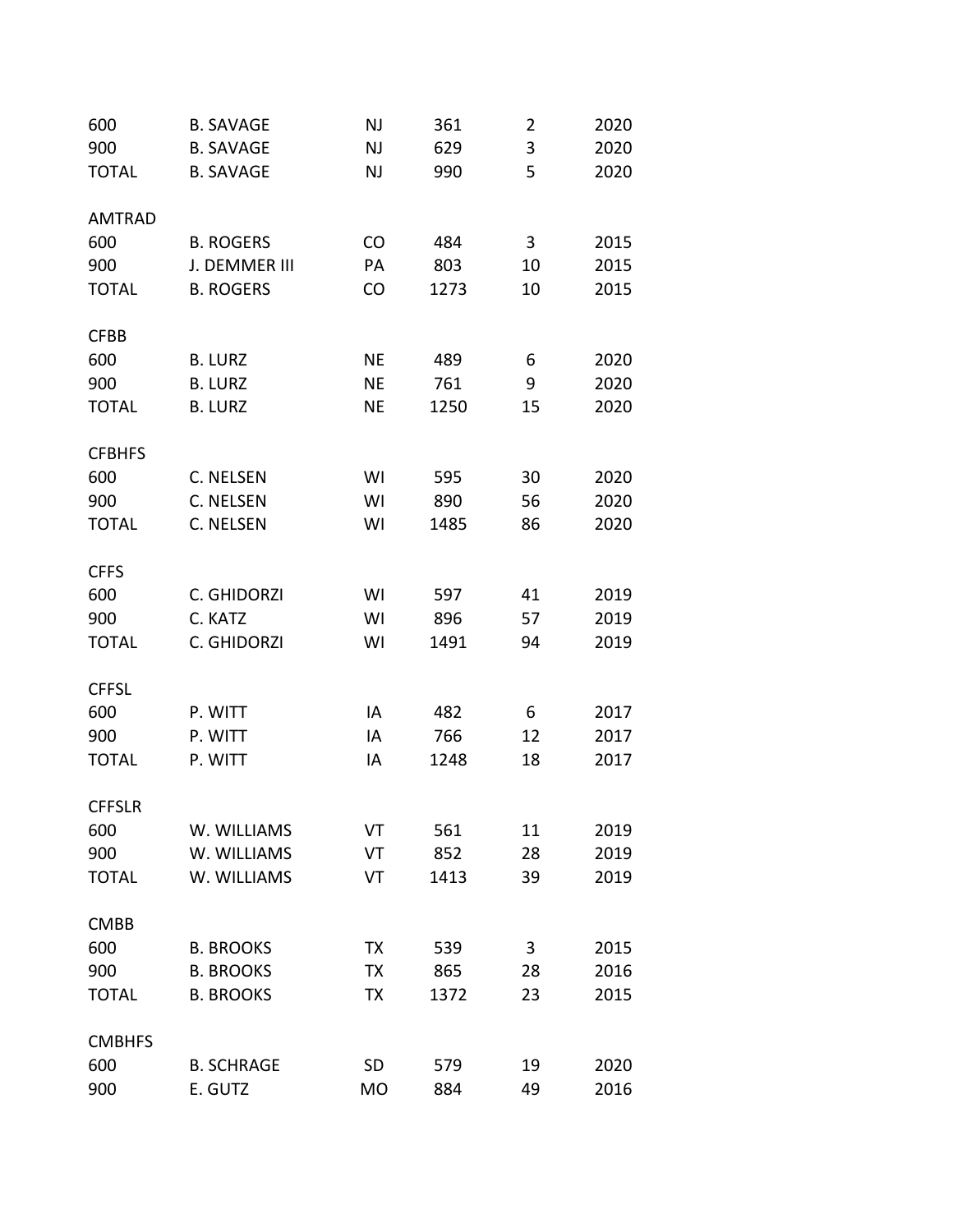| <b>TOTAL</b>    | M. CARLTON   | <b>MO</b> | 1447 | 68             | 2015 |
|-----------------|--------------|-----------|------|----------------|------|
| <b>CMFS</b>     |              |           |      |                |      |
| 600             | H. MITCHELL  | <b>NE</b> | 592  | 34             | 2020 |
| 900             | N. ZIMMERMAN | IL        | 900  | 72             | 2016 |
| <b>TOTAL</b>    | H. MITCHELL  | <b>NE</b> | 1486 | 84             | 2020 |
| <b>CMFSL</b>    |              |           |      |                |      |
| 600             | O. CHAFFIN   | <b>NE</b> | 483  | 5              | 2015 |
| 900             | O. CHAFFIN   | <b>NE</b> | 791  | 12             | 2015 |
| <b>TOTAL</b>    | O. CHAFFIN   | <b>NE</b> | 1274 | 17             | 2015 |
| <b>CMFSLR</b>   |              |           |      |                |      |
| 600             | D. OBLANDER  | TX        | 570  | 19             | 2015 |
| 900             | D. OBLANDER  | TX        | 882  | 43             | 2015 |
| <b>TOTAL</b>    | D. OBLANDER  | TX        | 1452 | 62             | 2015 |
| <b>MSFFS</b>    |              |           |      |                |      |
| 600             | M. BOTS      | <b>MO</b> | 536  | 6              | 2017 |
| 900             | M. BOTS      | <b>MO</b> | 826  | 10             | 2017 |
| <b>TOTAL</b>    | M. BOTS      | <b>MO</b> | 1362 | 16             | 2017 |
| <b>MSMBB</b>    |              |           |      |                |      |
| 600             | W. VRABEL    | PA        | 447  | 1              | 2020 |
| 900             | W. VRABEL    | PA        | 764  | $\overline{2}$ | 2020 |
| <b>TOTAL</b>    | W. VRABEL    | PA        | 1211 | 3              | 2020 |
| <b>MSMBHFS</b>  |              |           |      |                |      |
| 600             | S. MATHEWSON | MT        | 542  | 10             | 2019 |
| 900             | S. MATHEWSON | МT        | 849  | 22             | 2019 |
| <b>TOTAL</b>    | S. MATHEWSON | MT        | 1391 | 32             | 2019 |
| <b>MSMBHFSL</b> |              |           |      |                |      |
| 600             | F. SMITH     | KY        | 485  | 4              | 2017 |
| 900             | F. SMITH     | KY        | 758  | 6              | 2017 |
| <b>TOTAL</b>    | F. SMITH     | KY        | 1243 | 10             | 2017 |
| <b>MSMFS</b>    |              |           |      |                |      |
| 600             | R. WILSON    | IA        | 566  | 12             | 2019 |
| 900             | R. GILLEY    | OK        | 870  | 24             | 2019 |
| <b>TOTAL</b>    | R. WILSON    | IA        | 1433 | 33             | 2019 |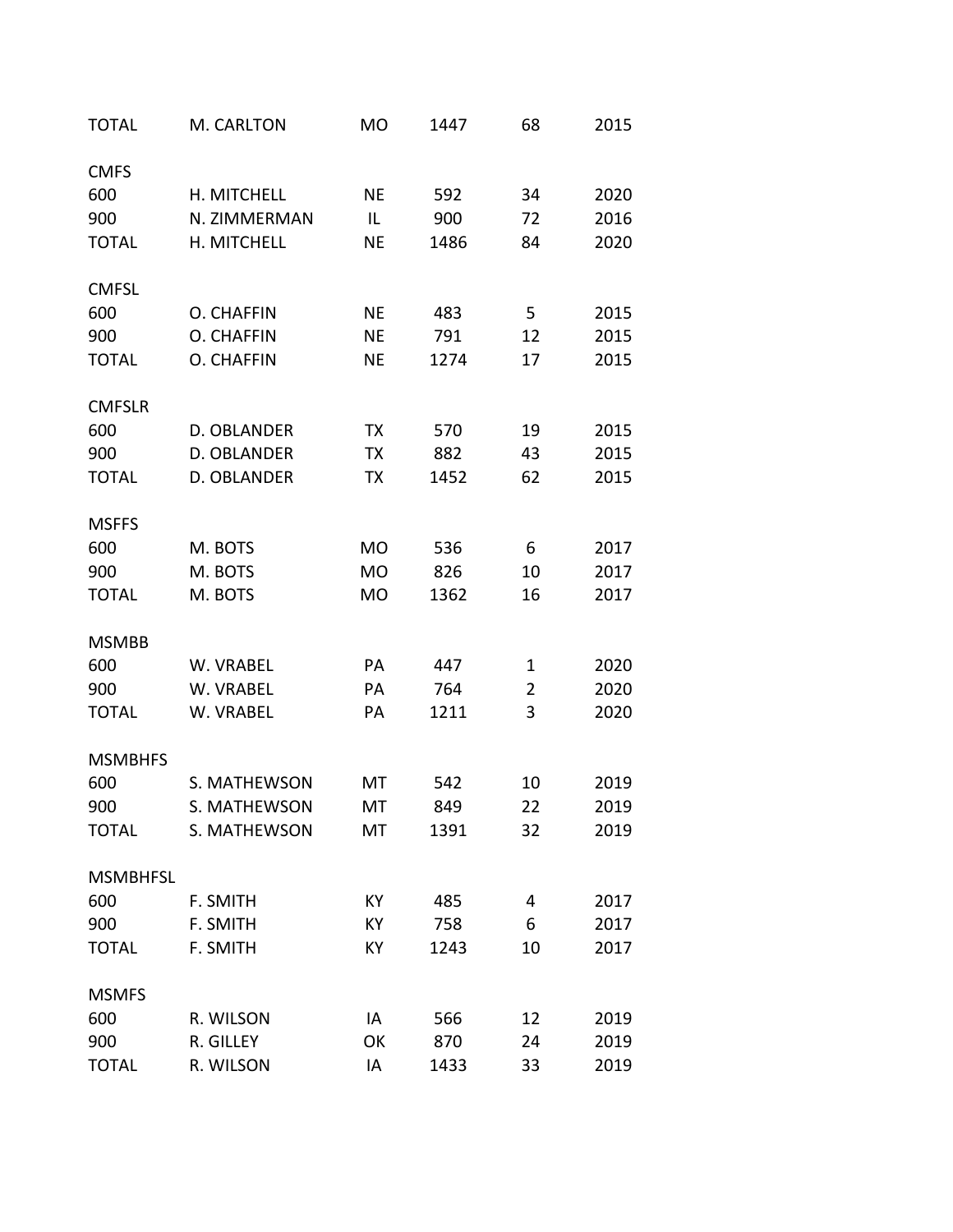| <b>MSMFSL</b>  |                    |            |      |                |      |
|----------------|--------------------|------------|------|----------------|------|
| 600            | M. EGGERSGLUESS    | MN         | 525  | 8              | 2019 |
| 900            | M. EGGERSGLUESS    | MN         | 830  | 12             | 2015 |
| <b>TOTAL</b>   | M. EGGERSGLUESS    | MN         | 1348 | 16             | 2015 |
|                |                    |            |      |                |      |
| <b>MSMLB</b>   |                    |            |      |                |      |
| 600            | <b>J. CARRELL</b>  | <b>MO</b>  | 257  | $\mathbf{1}$   | 2015 |
| 900            | <b>J. CARRELL</b>  | <b>MO</b>  | 419  | 0              | 2015 |
| <b>TOTAL</b>   | <b>J. CARRELL</b>  | <b>MO</b>  | 676  | $\mathbf 1$    | 2015 |
|                |                    |            |      |                |      |
| <b>MSMFSLR</b> |                    |            |      |                |      |
| 600            | S. BOYD            | KS         | 456  | $\overline{2}$ | 2019 |
| 900            | S. BOYD            | KS         | 713  | 5              | 2019 |
| <b>TOTAL</b>   | S. BOYD            | KS         | 1169 | 7              | 2019 |
|                |                    |            |      |                |      |
| <b>MSMTRAD</b> |                    |            |      |                |      |
| 600            | M. PALMER          | <b>CO</b>  | 434  | 4              | 2020 |
| 900            | M. PALMER          | CO         | 676  | 4              | 2020 |
| <b>TOTAL</b>   | M. PALMER          | <b>CO</b>  | 1110 | 8              | 2020 |
|                |                    |            |      |                |      |
| <b>PFFS</b>    |                    |            |      |                |      |
| 600            | <b>T. JENSEN</b>   | <b>DEN</b> | 595  | 32             | 2020 |
| 900            | T. JENSEN          | <b>DEN</b> | 896  | 52             | 2020 |
| <b>TOTAL</b>   | <b>T. JENSEN</b>   | <b>DEN</b> | 1491 | 84             | 2020 |
|                |                    |            |      |                |      |
| <b>PMFS</b>    |                    |            |      |                |      |
| 600            | <b>K. SCHAFF</b>   | МT         | 599  | 41             | 2020 |
| 900            | S. ANDERSON        | UT         | 899  | 63             | 2015 |
| <b>TOTAL</b>   | <b>K. SCHAFF</b>   | MT         | 1496 | 98             | 2020 |
|                |                    |            |      |                |      |
| <b>PMFSLR</b>  |                    |            |      |                |      |
| 600            | A. LEGER           | MI         | 449  | $\mathbf{1}$   | 2017 |
| 900            | A. LEGER           | MI         | 699  | 3              | 2017 |
| <b>TOTAL</b>   | A. LEGER           | MI         | 1148 | 4              | 2017 |
|                |                    |            |      |                |      |
| <b>SFBB</b>    |                    |            |      |                |      |
| 600            | D. KOSSLER         | IL         | 263  | 0              | 2020 |
| 900            | D. KOSSLER         | IL         | 560  | 3              | 2020 |
| <b>TOTAL</b>   | D. KOSSLER         | IL         | 823  | 3              | 2020 |
|                |                    |            |      |                |      |
| <b>SFBHFS</b>  |                    |            |      |                |      |
| 600            | <b>C. TOMPKINS</b> | KS         | 557  | 7              | 2020 |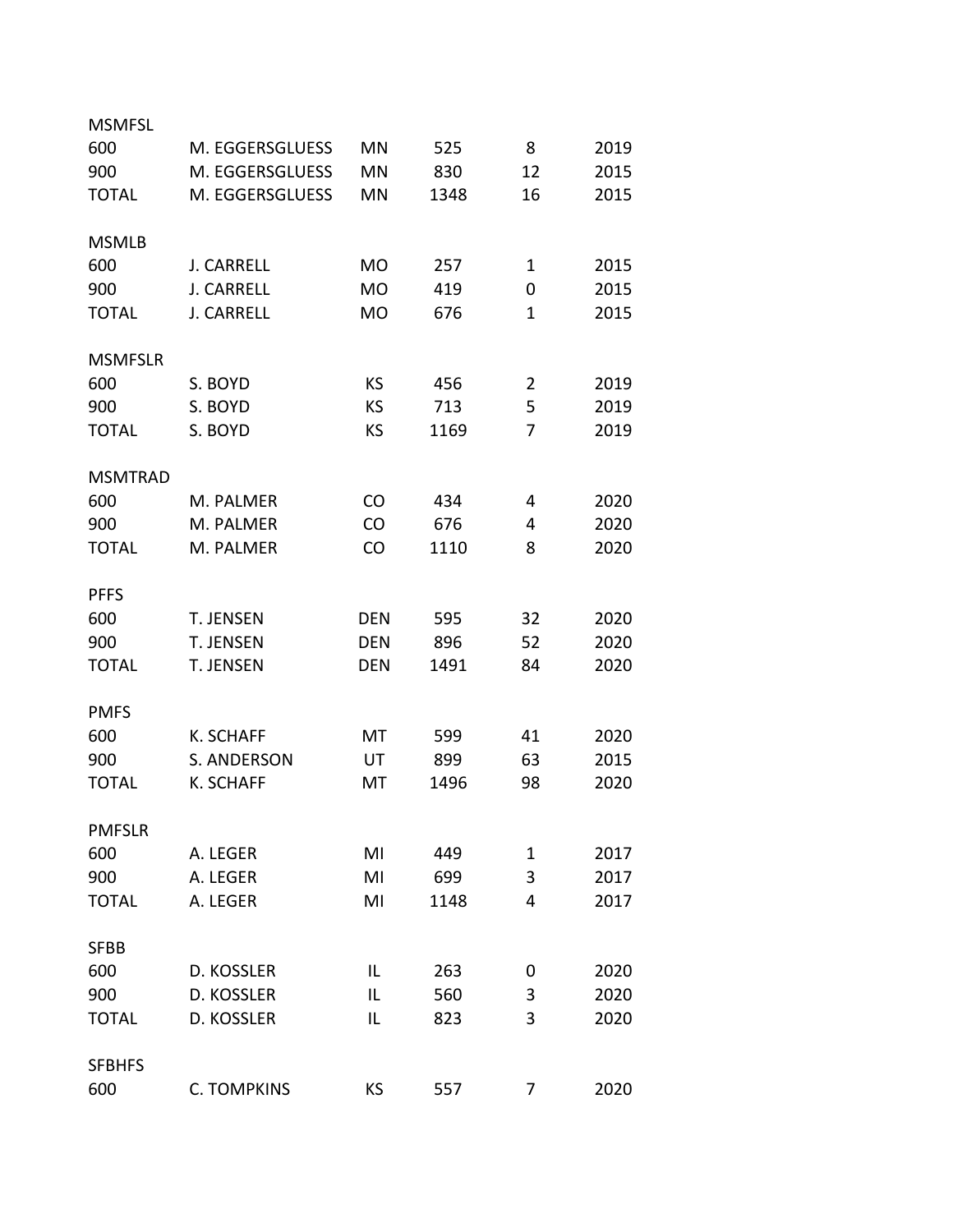| 900            | C. TOMPKINS        | KS        | 857  | 18             | 2019       |
|----------------|--------------------|-----------|------|----------------|------------|
| <b>TOTAL</b>   | <b>C. TOMPKINS</b> | KS        | 1411 | 25             | 2020       |
| <b>SFFS</b>    |                    |           |      |                |            |
| 600            | R. BURKS           | WA        | 571  | 10             | 2020       |
| 900            | <b>B. DIAB</b>     | <b>NJ</b> | 863  | 23             | 2016       |
| <b>TOTAL</b>   | R. BURKS           | <b>WA</b> | 1427 | 33             | 2020       |
| <b>SFFSL</b>   |                    |           |      |                |            |
| 600            | J. GILLEY          | OK        | 499  | 4              | 2018       |
| 900            | J. GILLEY          | OK        | 819  | 9              | 2016       |
| <b>TOTAL</b>   | J. GILLEY          | OK        | 1304 | 15             | 2018       |
| <b>SFFSLR</b>  |                    |           |      |                |            |
| 600            | S. PINGEL          | CO        | 430  | $\overline{2}$ | 2017       |
| 900            | S. PINGEL          | CO        | 716  | 7              | 2017       |
| <b>TOTAL</b>   | S. PINGEL          | CO        | 1146 | 9              | 2017       |
| <b>SMBB</b>    |                    |           |      |                |            |
| 600            | <b>T. JOHNSON</b>  | MN        | 395  | $\overline{2}$ | 2014       |
| 900            | E. BOYD            | CA        | 765  | 5              | 2015       |
| <b>TOTAL</b>   | E. BOYD            | CA        | 1155 | 9              | 2015       |
| <b>SMBBR</b>   |                    |           |      |                |            |
| 600            | R. STONEBRAKER     | TX        | 496  | 3              | 2020       |
| 900            | R. STONEBRAKER     | TX        | 779  | 7              | 2020       |
| <b>TOTAL</b>   | R. STONEBRAKER     | TX        | 1275 | 10             | 2020       |
| <b>SMBHFS</b>  |                    |           |      |                |            |
| 600            | <b>B. LFWIS</b>    | ΝE        | 582  | 20             | 2019       |
| 900            | <b>J. TOMPKINS</b> | KS.       | 884  | 26             | 2016       |
| <b>TOTAL</b>   | <b>B. LEWIS</b>    | <b>NE</b> | 1458 | 45             | 2019       |
| <b>SMBHFSL</b> |                    |           |      |                |            |
| 600            | J. PFANNENSTEIN    | MN        | 476  | $\overline{2}$ | 2014       |
| 900            | O. AUSTIN          | FL.       | 777  | $\mathbf{1}$   | 2015       |
| <b>TOTAL</b>   | J. PFANNENSTEIN    | MN        | 1250 | 8              | 2014       |
| <b>SMFS</b>    |                    |           |      |                |            |
| 600            | S. BULLARD         | MO        | 583  | 23             | 2017, 2019 |
| 900            | C. HOLMGREN        | <b>MN</b> | 887  | 34             | 2016       |
| <b>TOTAL</b>   | D. ELLIS           | SD        | 1463 | 58             | 2018       |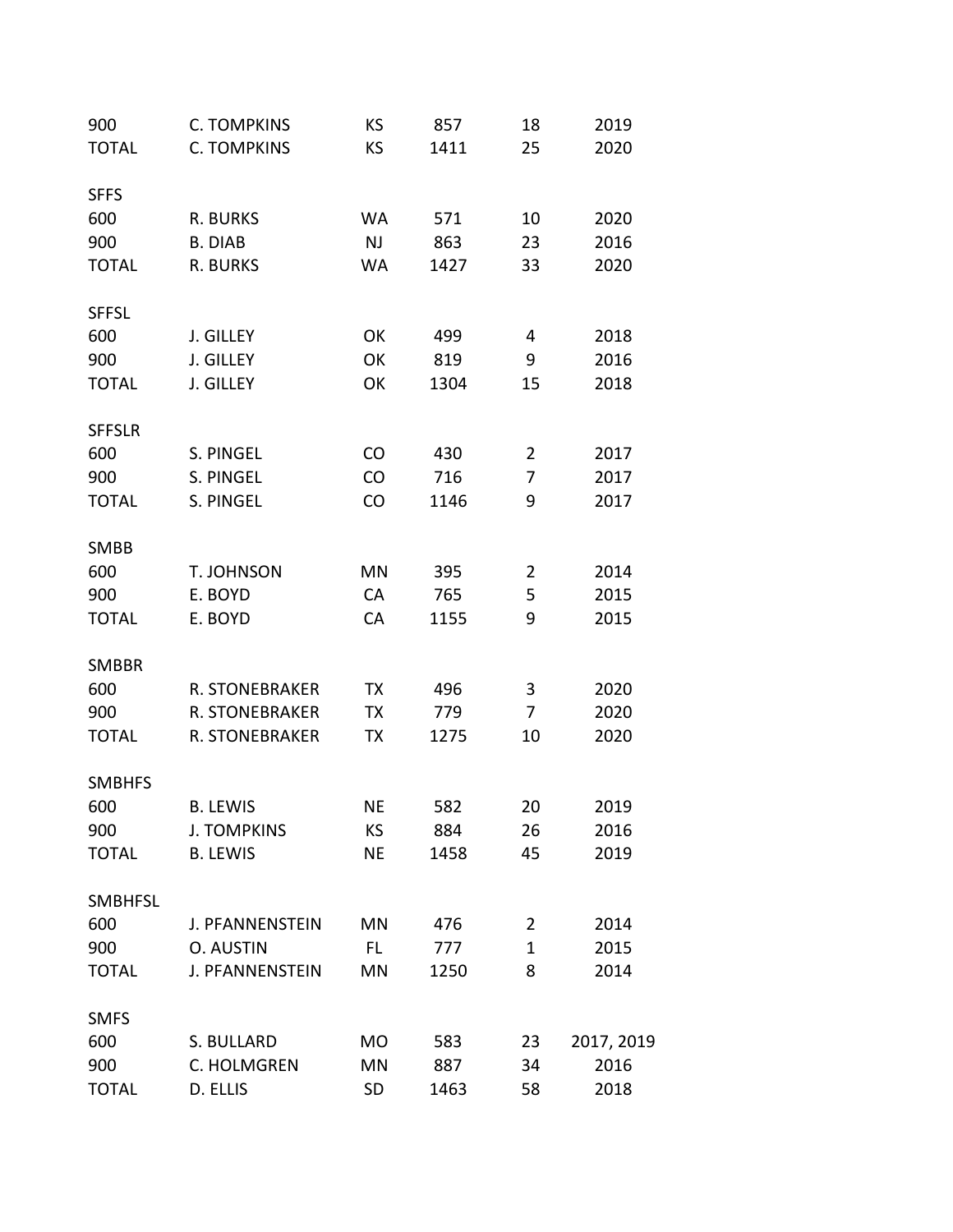| <b>SMFSL</b>   |                      |           |      |                |      |
|----------------|----------------------|-----------|------|----------------|------|
| 600            | <b>B. CLARSON</b>    | WI        | 549  | 4              | 2020 |
| 900            | <b>B. CLARSON</b>    | WI        | 835  | 14             | 2020 |
| <b>TOTAL</b>   | <b>B. CLARSON</b>    | WI        | 1384 | 18             | 2020 |
|                |                      |           |      |                |      |
| <b>SMFSLR</b>  |                      |           |      |                |      |
| 600            | J. MATUSZAK          | CO        | 519  | 7              | 2017 |
| 900            | J. MATUSZAK          | CO        | 821  | 9              | 2018 |
| <b>TOTAL</b>   | J. MATUSZAK          | <b>CO</b> | 1340 | 16             | 2018 |
| <b>SMTRAD</b>  |                      |           |      |                |      |
| 600            | T. RAMSBACHER        | TX        | 407  | 0              | 2020 |
| 900            | M. DREILING          | <b>KS</b> | 756  | $\overline{2}$ | 2016 |
| <b>TOTAL</b>   | <b>T. RAMSBACHER</b> | ТX        | 1111 | 7              | 2020 |
|                |                      |           |      |                |      |
| <b>SPFFS</b>   |                      |           |      |                |      |
| 600            | <b>B. DIAB</b>       | <b>NJ</b> | 542  | 6              | 2018 |
| 900            | <b>B. DIAB</b>       | NJ        | 856  | 19             | 2018 |
| <b>TOTAL</b>   | <b>B. DIAB</b>       | NJ        | 1398 | 25             | 2018 |
| <b>SPMFS</b>   |                      |           |      |                |      |
| 600            | T. AUDUS             | <b>SD</b> | 592  | 24             | 2020 |
| 900            | T. GILLINGHAM        | UT        | 894  | 57             | 2020 |
| <b>TOTAL</b>   | T. GILLINGHAM        | UT        | 1485 | 84             | 2020 |
|                |                      |           |      |                |      |
| <b>SSFBB</b>   |                      |           |      |                |      |
| 600            | A. AMES              | <b>NE</b> | 266  | 0              | 2020 |
| 900            | A. AMES              | <b>NE</b> | 518  | $\mathbf{1}$   | 2020 |
| <b>TOTAL</b>   | A. AMES              | <b>NE</b> | 784  | $\mathbf{1}$   | 2020 |
| <b>SSFBHFS</b> |                      |           |      |                |      |
| 600            | M. JONES             | IA        | 491  | 3              | 2014 |
| 900            | M. JONES             | IA        | 818  | 10             | 2014 |
| <b>TOTAL</b>   | M. JONES             | IA        | 1309 | 13             | 2014 |
|                |                      |           |      |                |      |
| <b>SSFFS</b>   |                      |           |      |                |      |
| 600            | L. SMITH             | MI        | 547  | 6              | 2017 |
| 900            | L. SMITH             | MI        | 855  | 29             | 2016 |
| <b>TOTAL</b>   | L. SMITH             | MI        | 1395 | 22             | 2017 |

SSFLB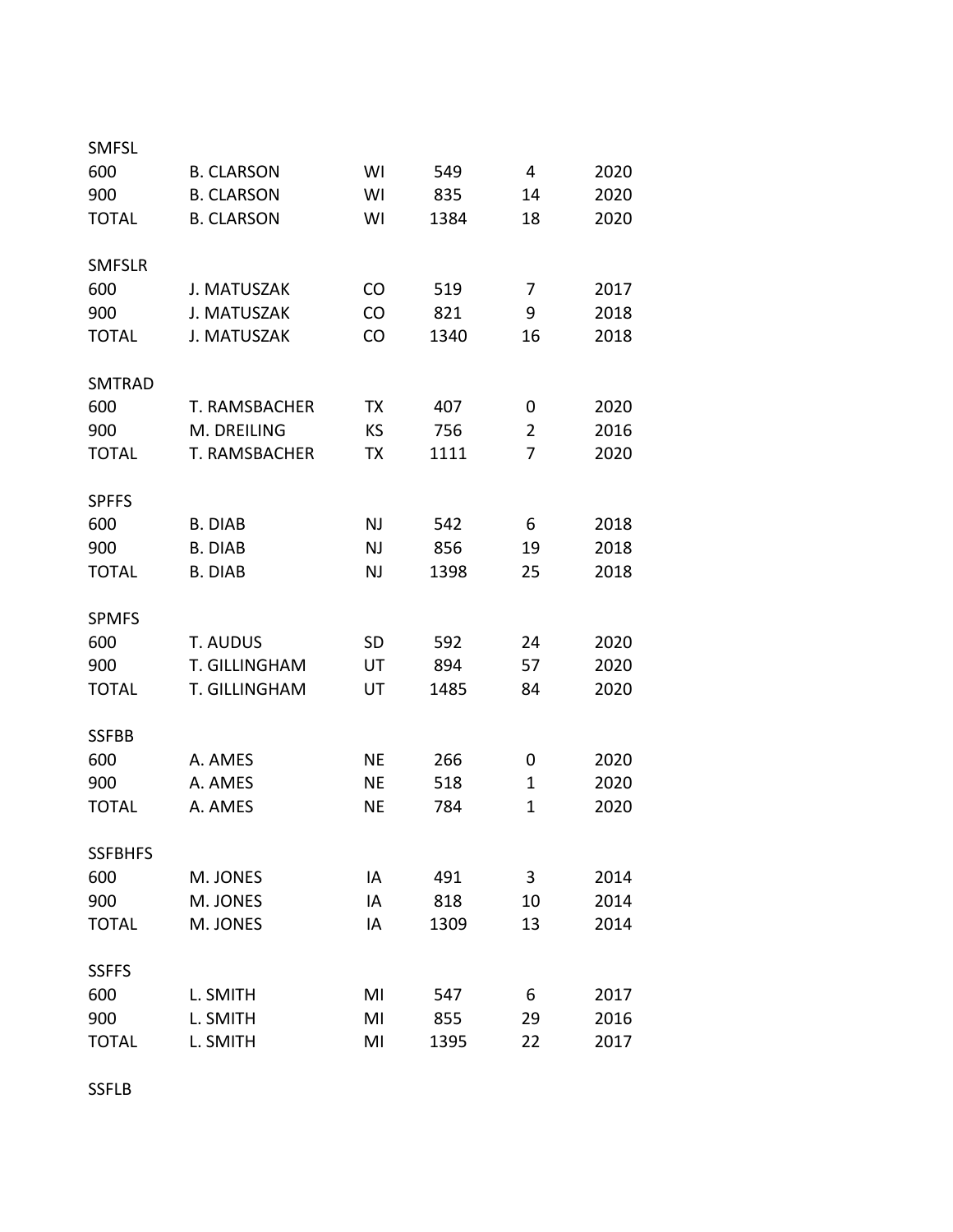| 600             | D. POWLESS             | OK        | 116  | 0            | 2016 |
|-----------------|------------------------|-----------|------|--------------|------|
| 900             | D. POWLESS             | OK        | 372  | 0            | 2016 |
| <b>TOTAL</b>    | D. POWLESS             | OK        | 488  | 0            | 2016 |
| <b>SSFTRAD</b>  |                        |           |      |              |      |
| 600             | D. POWLESS             | OK        | 236  | $\mathbf{1}$ | 2018 |
| 900             | D. POWLESS             | OK        | 470  | 0            | 2018 |
| <b>TOTAL</b>    | D. POWLESS             | OK        | 706  | $\mathbf{1}$ | 2018 |
| <b>SSMBB</b>    |                        |           |      |              |      |
| 600             | R. BRIMAGER            | <b>MO</b> | 467  | $\mathbf{1}$ | 2018 |
| 900             | T. JOHNSON             | MN        | 790  | 8            | 2015 |
| <b>TOTAL</b>    | T. JOHNSON             | MN        | 1243 | 12           | 2015 |
| <b>SSMBHFS</b>  |                        |           |      |              |      |
| 600             | J. MAKA                | IL        | 565  | 14           | 2019 |
| 900             | J. TESCH               | MI        | 880  | 36           | 2018 |
| <b>TOTAL</b>    | J. TESCH               | MI        | 1445 | 49           | 2018 |
|                 |                        |           |      |              |      |
| <b>SSMBHFSL</b> |                        |           |      |              |      |
| 600             | J. PFANNENSTEIN        | MN        | 529  | 5            | 2017 |
| 900             | J. PFANNENSTEIN        | <b>MN</b> | 838  | 11           | 2016 |
| <b>TOTAL</b>    | F. SMITH               | KY        | 1336 | 20           | 2015 |
| <b>SSMFS</b>    |                        |           |      |              |      |
| 600             | K. CRAMBURG            | IL        | 584  | 15           | 2020 |
| 900             | J. DUMKE               | WI        | 878  | 36           | 2020 |
| <b>TOTAL</b>    | J. DUMKE               | WI        | 1453 | 58           | 2020 |
|                 |                        |           |      |              |      |
| <b>SSMFSL</b>   |                        |           |      |              |      |
| 600             | D. HRYN                | NΥ        | 547  | 7            | 2020 |
| 900             | J. PFANNENSTEIN        | MN        | 849  | 16           | 2018 |
| <b>TOTAL</b>    | <b>J. PFANNENSTEIN</b> | MN        | 1384 | 20           | 2018 |
| <b>SSMFSLR</b>  |                        |           |      |              |      |
| 600             | D. WEARNE              | NE        | 498  | $\mathbf{1}$ | 2017 |
| 900             | D. WEARNE              | NE        | 817  | 14           | 2015 |
| <b>TOTAL</b>    | D. WEARNE              | <b>NE</b> | 1283 | 18           | 2015 |
| <b>SSMLB</b>    |                        |           |      |              |      |
| 600             | M. HODGES              | KS.       | 107  | 0            | 2015 |
| 900             | M. HODGES              | <b>KS</b> | 406  | 0            | 2015 |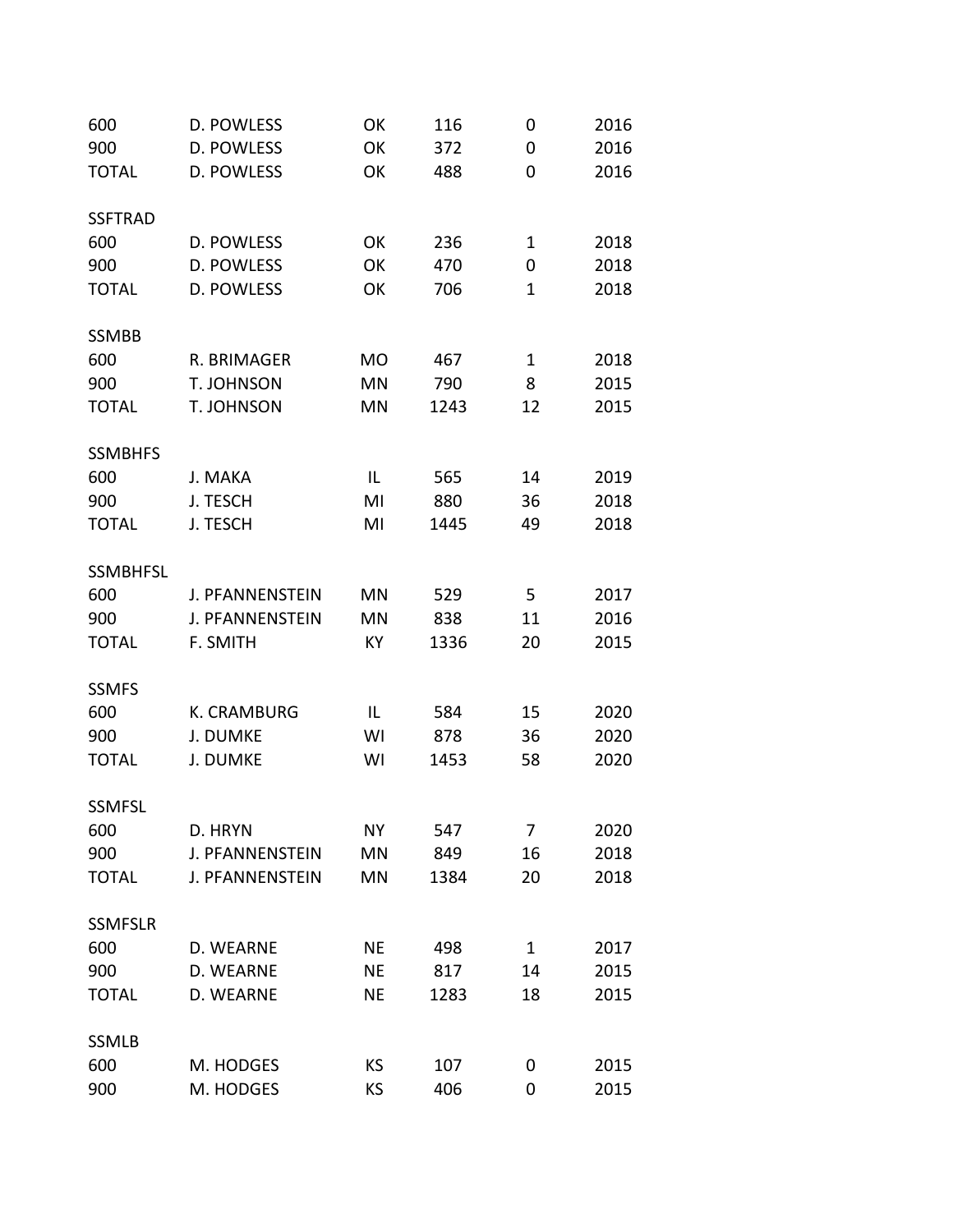| <b>TOTAL</b>   | M. HODGES          | KS        | 513  | 0              | 2015 |
|----------------|--------------------|-----------|------|----------------|------|
| <b>SSMTRAD</b> |                    |           |      |                |      |
| 600            | D. HAIRE           | IN        | 410  | $\mathbf{1}$   | 2019 |
| 900            | T. JOHNSON         | MN        | 734  | 3              | 2020 |
| <b>TOTAL</b>   | T. JOHNSON         | MN        | 1143 | 3              | 2020 |
| <b>YAFBB</b>   |                    |           |      |                |      |
| 600            | M. WILKENS         | CA        | 406  | $\mathbf{1}$   | 2018 |
| 900            | M. WILKENS         | CA        | 692  | 4              | 2017 |
| <b>TOTAL</b>   | M. WILKENS         | CA        | 1097 | 6              | 2017 |
| <b>YAFBHFS</b> |                    |           |      |                |      |
| 600            | K. KYAR            | <b>MN</b> | 539  | $\overline{4}$ | 2019 |
| 900            | K. KYAR            | MN        | 840  | 14             | 2019 |
| <b>TOTAL</b>   | K. KYAR            | MN        | 1379 | 18             | 2019 |
| <b>YAFFS</b>   |                    |           |      |                |      |
| 600            | H. BARTOS          | <b>SD</b> | 581  | 20             | 2017 |
| 900            | <b>B. THEODORE</b> | MN        | 883  | 25             | 2015 |
| <b>TOTAL</b>   | H. BARTOS          | <b>SD</b> | 1450 | 57             | 2017 |
| <b>YAFFSLR</b> |                    |           |      |                |      |
| 600            | <b>J. MEINERS</b>  | TX        | 535  | 4              | 2020 |
| 900            | S. AHN             | CA        | 826  | 11             | 2020 |
| <b>TOTAL</b>   | <b>J. MEINERS</b>  | TX        | 1357 | 20             | 2020 |
| YAMBB          |                    |           |      |                |      |
| 600            | C. KELSEN          | IA        | 296  | 0              | 2020 |
| 900            | C. KELSEN          | IA        | 571  | 1              | 2020 |
| <b>TOTAL</b>   | C. KELSEN          | ΙA        | 867  | $\mathbf{1}$   | 2020 |
| <b>YAMBHFS</b> |                    |           |      |                |      |
| 600            | K. HERR            | IA        | 572  | 6              | 2020 |
| 900            | I. KYAR            | MN        | 867  | 22             | 2020 |
| <b>TOTAL</b>   | K. HERR            | IA        | 1424 | 22             | 2020 |
| <b>YAMFS</b>   |                    |           |      |                |      |
| 600            | S. SULLIVAN        | MN        | 589  | 28             | 2020 |
| 900            | S. SULLIVAN        | MN        | 895  | 55             | 2020 |
| <b>TOTAL</b>   | S. SULLIVAN        | MN        | 1484 | 83             | 2020 |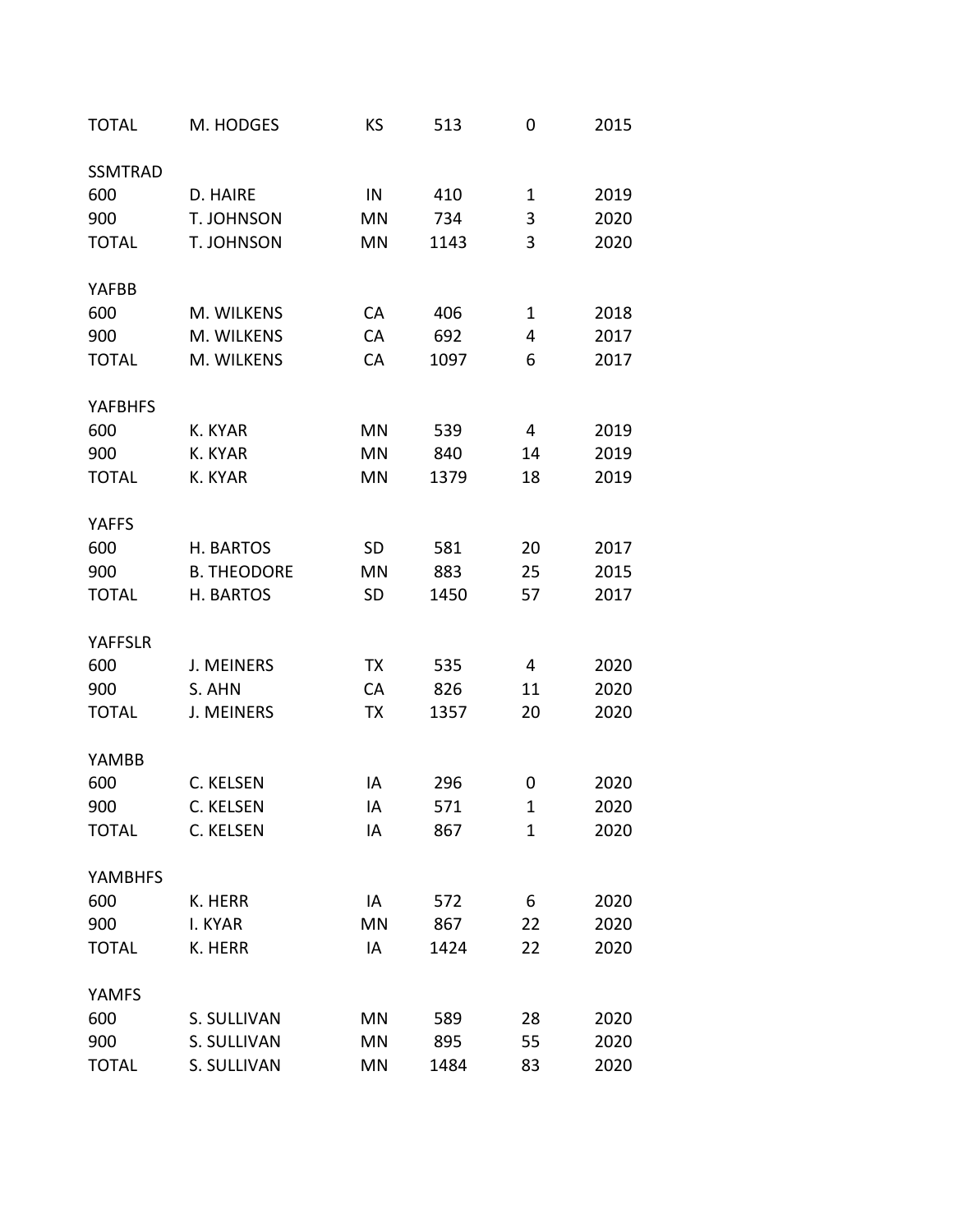| YAMFSLR       |                   |           |      |                |      |
|---------------|-------------------|-----------|------|----------------|------|
| 600           | S. MCWHERTER      | IA        | 535  | 4              | 2017 |
| 900           | S. MCWHERTER      | IA        | 848  | 13             | 2017 |
| <b>TOTAL</b>  | S. MCWHERTER      | IA        | 1383 | 17             | 2017 |
|               |                   |           |      |                |      |
| <b>YFBB</b>   |                   |           |      |                |      |
| 600           | J. LEMONS         | OK        | 359  | 0              | 2020 |
| 900           | <b>J. LEMONS</b>  | OK        | 599  | $\mathbf{1}$   | 2020 |
| <b>TOTAL</b>  | <b>J. LEMONS</b>  | OK        | 958  | $\mathbf{1}$   | 2020 |
|               |                   |           |      |                |      |
| <b>YFBHFS</b> |                   |           |      |                |      |
| 600           | S. SHERMO         | <b>MN</b> | 555  | 13             | 2019 |
| 900           | S. SHERMO         | <b>MN</b> | 857  | 18             | 2019 |
| <b>TOTAL</b>  | S. SHERMO         | <b>MN</b> | 1412 | 31             | 2019 |
|               |                   |           |      |                |      |
| <b>YFFS</b>   |                   |           |      |                |      |
| 600           | J. KLATT          | <b>SD</b> | 589  | 28             | 2017 |
| 900           | A. FALK           | MI        | 890  | 48             | 2016 |
| <b>TOTAL</b>  | K. THOMAS         | <b>ND</b> | 1467 | 57             | 2015 |
|               |                   |           |      |                |      |
| <b>YFFSL</b>  |                   |           |      |                |      |
| 600           | A. WITT           | IA        | 277  | 0              | 2016 |
| 900           | A. WITT           | IA        | 659  | $\mathbf{1}$   | 2016 |
| <b>TOTAL</b>  | A. WITT           | IA        | 936  | $\mathbf{1}$   | 2016 |
|               |                   |           |      |                |      |
| <b>YFFSLR</b> |                   |           |      |                |      |
| 600           | <b>J. MEINERS</b> | ТX        | 525  | 6              | 2018 |
| 900           | <b>J. MEINERS</b> | ТX        | 814  | 9              | 2018 |
| <b>TOTAL</b>  | <b>J. MEINERS</b> | ТX        | 1339 | 15             | 2018 |
|               |                   |           |      |                |      |
| <b>YMBB</b>   |                   |           |      |                |      |
| 600           | <b>B. BROOKS</b>  | TХ        | 447  | $\overline{2}$ | 2017 |
| 900           | D. PARKER         | TX        | 757  | 7              | 2020 |
| <b>TOTAL</b>  | D. PARKER         | TX        | 1183 | 9              | 2020 |
|               |                   |           |      |                |      |
| <b>YMBHFS</b> |                   |           |      |                |      |
| 600           | D. CARLTON        | <b>MO</b> | 579  | 12             | 2015 |
| 900           | D. CARLTON        | <b>MO</b> | 887  | 41             | 2015 |
| <b>TOTAL</b>  | D. CARLTON        | <b>MO</b> | 1466 | 53             | 2015 |
|               |                   |           |      |                |      |
| <b>YMFS</b>   |                   |           |      |                |      |
| 600           | T. THOMAS         | <b>ND</b> | 593  | 24             | 2020 |
|               |                   |           |      |                |      |